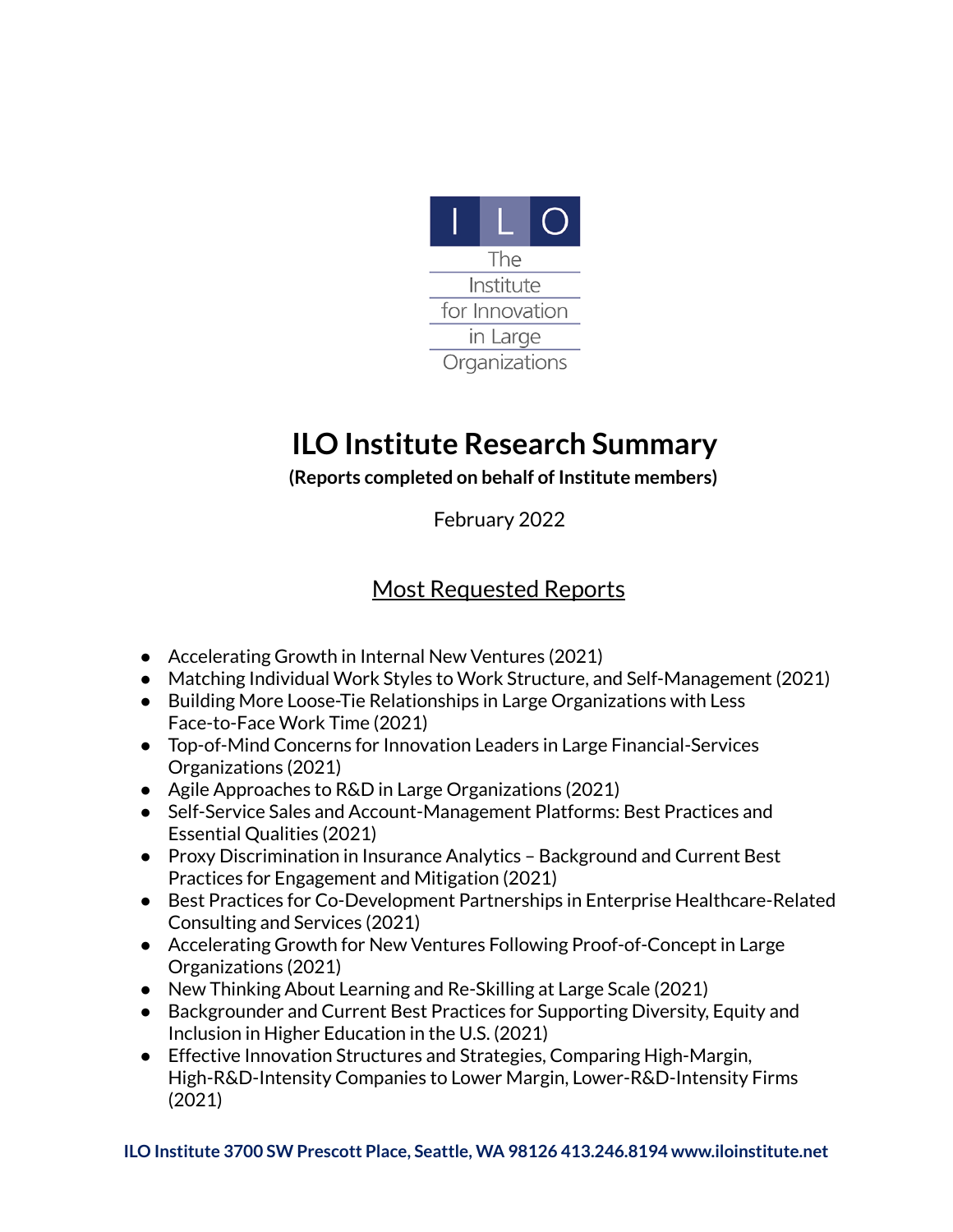- Strategies for Building Agile, Flexible Engagement with Operating Units for R&D and Innovation Functions (2021)
- Return-to-Work Strategies for Large Organizations, Post-COVID (2021)
- Co-Development of New Products with Customers (2020)
- Strategies for Increasing Internal Engagement and Support for Free-Standing Innovation Centers in Large Organizations (2020)
- A Backgrounder on Risk Management Approaches in Healthcare (2020)
- Best Practices for Innovation Programs During and After a Time of Crisis (2020)
- The Intersection of Innovation as a Discipline and Sustainability as a Discipline (2020)
- Uses of Collective Intelligence to Drive Innovation and Planning in Large Firms (2019)
- Management Implications for Large Firms Pivoting to New Business Models (2019)
- Working with Smaller and Mid-Size Manufacturing Partners for Product Co-Development (2019)
- What Federated Learning means for AI in Financial-Services Firms (2019)
- Current Best Practices for Co-Development Partnerships (2019)
- Current and Emerging Practices in Large Firms for Knowledge Management (2019)
- Changing Models for Innovation and R&D Governance in Large Industrial Companies (2019)
- Creating New Businesses Based on Proprietary Data (2019)
- New Paths for Interoperability in Healthcare (2019)
- New Models for Working with Big Tech Providers and Partners (2018)
- Notes for Xerox PARC on Innovation Organizations (2018)
- Speeding Up Product Development Post-Handoff (2018)
- New Models for Collaboration and Knowledge-Sharing in the Age of Digital-Speed Data (2018)
- New and Emerging Approaches to R&D Portfolio Management (2018)
- AI Initiatives Currently Proving Out in Large Organizations and What's Coming Next (2017)
- Best Practices for Rolling Out a New Model for the Organization of Work in a Large Organization (2015)
- Moving from Stage to Stage in New-Product Development in Information-Based Large Companies (2015)
- Approaches to Technology Road-mapping in Large Enterprises (2015)
- The Organization of Innovation as a Function Inside Large B-to-B Companies (2016)
- Measuring Innovation Programs and Outcomes (2016)
- Innovation Organizations inside Large Firms, and their Outcomes and Measures (2015)
- Agile Strategic Planning in Large Project-Driven Organizations (2014)
- Benefitting from New Workforce Analytics Tools (2014)
- The Current State and Future Prospects for Open Innovation External Networks (2014)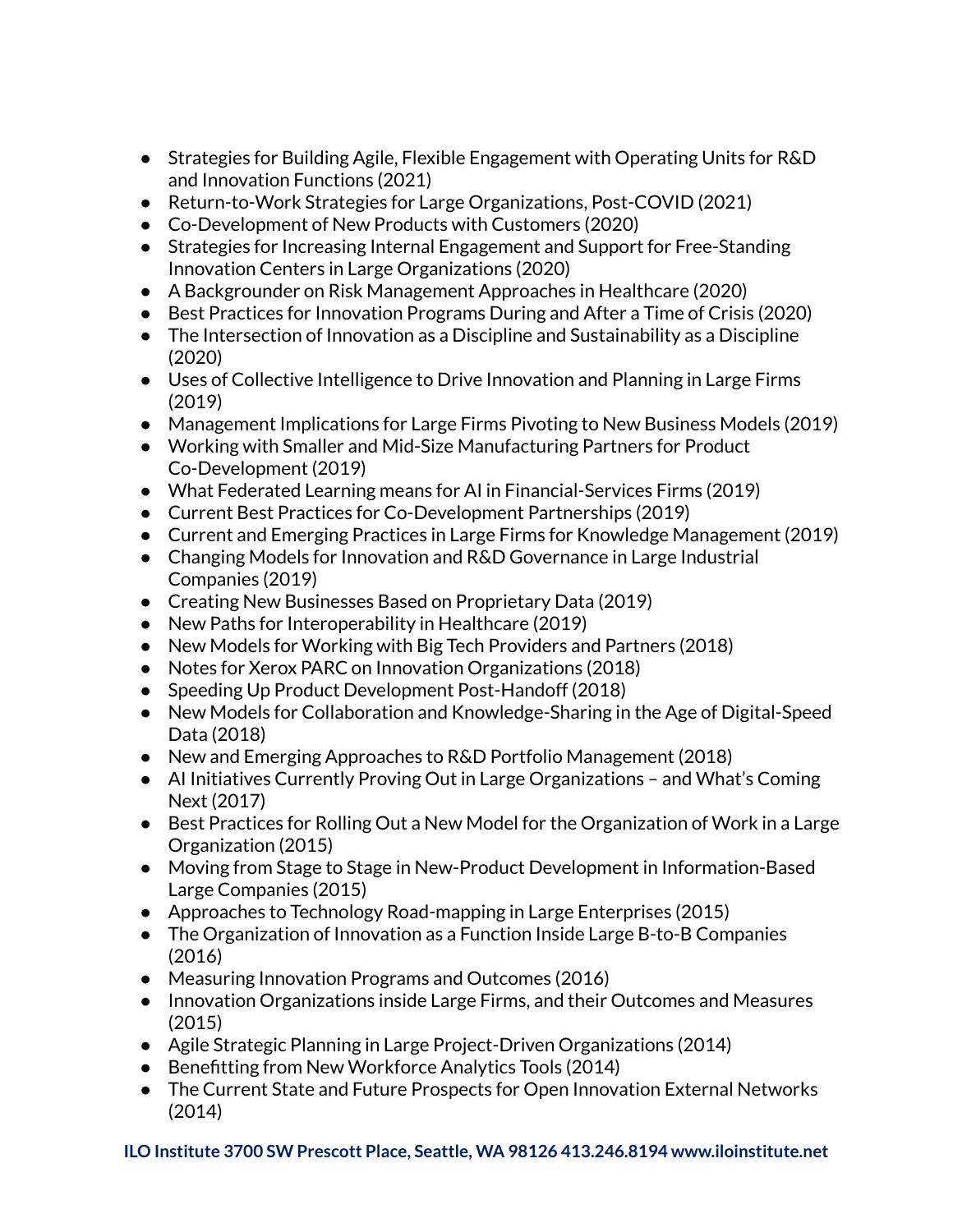- Emerging Trends and Opportunities in the Insurance Industry (2014)
- Use of Digital Marketing Platforms for Animal Health Products (2014)
- Funding Innovation: Metrics, Portfolio Management, and Governance (2006)
- Best Practices for University/Corporate Research and Innovation Partnerships (2014)
- Lean Start-Up Programs in Large Organizations (2014)
- Listening to "Weak Signals" of Coming Change in Financial Services (2014)
- Transitioning to OTC in Animal Health Products (2013)
- The Rise of Retail Clinics in Health Care (2014)
- Customer Driven Innovation (2006)

## Selected Archival Reports

- Too Much Data
- New Models for Intellectual Property Management
- HR Practices to Drive Innovation in Large Organizations
- The Innovator's Advantage: Extending the Competitive Advantage of Breakthrough Innovation
- Organizing for Adjacent Business Growth
- Leveraging Intellectual Property to Increase P/E Multiplier
- Research and Development Best Practices
- Workspace Design to Foster Innovation and Collaboration
- Open Innovation and Business Alignment
- Best Practices in Thought Leadership
- Evaluating Product Ideas
- The Language of Innovation
- Identifying and Exploiting Breakthrough Innovations
- A Catalogue of Innovation Tools
- Driving Innovation Across the Enterprise
- Innovation Centers: An Overview of Organizational Models
- Best Practices in Open-Source Innovation
- New and Emerging Models of Innovation
- Best Practices for Capturing Tacit Knowledge in a Large Organization
- Innovation Pilots: Systems and Processes to Launch Successful Pilots
- Effective Cross Functional Innovation Groups
- Information Sharing in Technology Transfer
- The Role of the Chief Innovation Officer
- Collecting and Managing Ideas
- Best Practices for Creating a Corporate Venture Capital Group
- New Product Development in Financial Services
- Creating and Managing New Business Platforms
- Successful Innovation in a Decentralized Company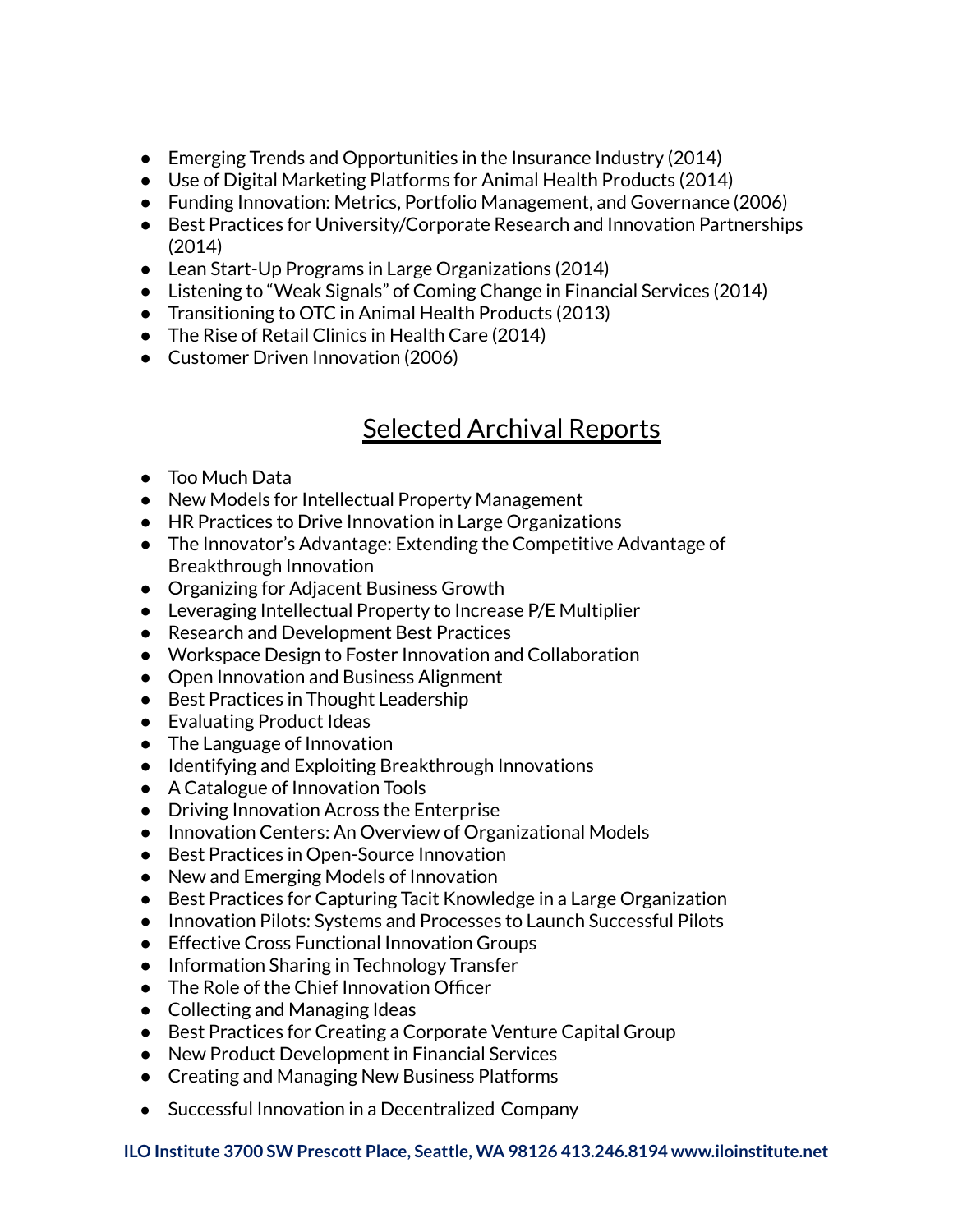$\bigcap$ 

- Key Metrics for Innovation in Telecom
- Characteristics and Practices of the Most Innovative Companies
- Knowledge Creation, Sharing and Collaboration in a Large Organization
- External Technology Sourcing: How Best-in-Class Companies Organize to Source Innovation Globally
- Breaking into New Markets: Strategies for Taking on Incumbents
- Best Practices in Vendor Relationship Management for Innovation
- Planning in the Face of Uncertainty
- Sustainable R&D Strategies for Drug Development
- Web 2.0 and Brand Communications
- Experience Based Marketing
- Best Practices in Customer Acquisition for Consumer Financial Services Products
- Best Practices for Applying Market Research Insights
- Building Value in Loyalty Programs
- Best Practices for Organizing a Global Sales Force
- The Business Value of Social Networking for the Enterprise
- Social Networking for Customer Collaboration in Innovation
- Emerging Trends in Global Telecom: Opportunities in Mobile Advertising, Banking, Media, Travel and Security Management
- Best Practice: Brand Extension
- Emerging Practices for Audience Measurement in Television and Video
- The Value of Social Networks
- Opportunities and Trends in Smart Home Automation
- Deriving Value from Social Networking: Marketing and Recruiting
- Front-Line of Innovation: Three Case Studies for Engaging Employees in Innovation
- Navigating the Emerging Landscape for Pharmaceutical Marketing
- Emerging Trends in Television Advertising
- Effective Strategies for Migrating From B-to-B to B-to-C
- New Kinds of Corporate Risk
- Driving the Value of Consumer Research Through the Enterprise
- The Outsourcing Decision
- Best Practices in Post Merger Integration
- Expansion Paths for Monoline in Financial Services
- Best Practices in Strategic Planning
- Moving from a Centralized to a De-Centralized Operating Model
- Best Practices for Licensing Core Products
- Trends in Manufacturing Employment and Off-Shoring
- Identifying the Most Effective Measures of Success
- Fighting Commoditization
- Improving Supplier Performance in New Product Development
- Best Practices in Environmental Scanning and Emerging Issues Strategy
- Building and Operating an Embedded Consulting Organization
- Best Practices in Sales Compensation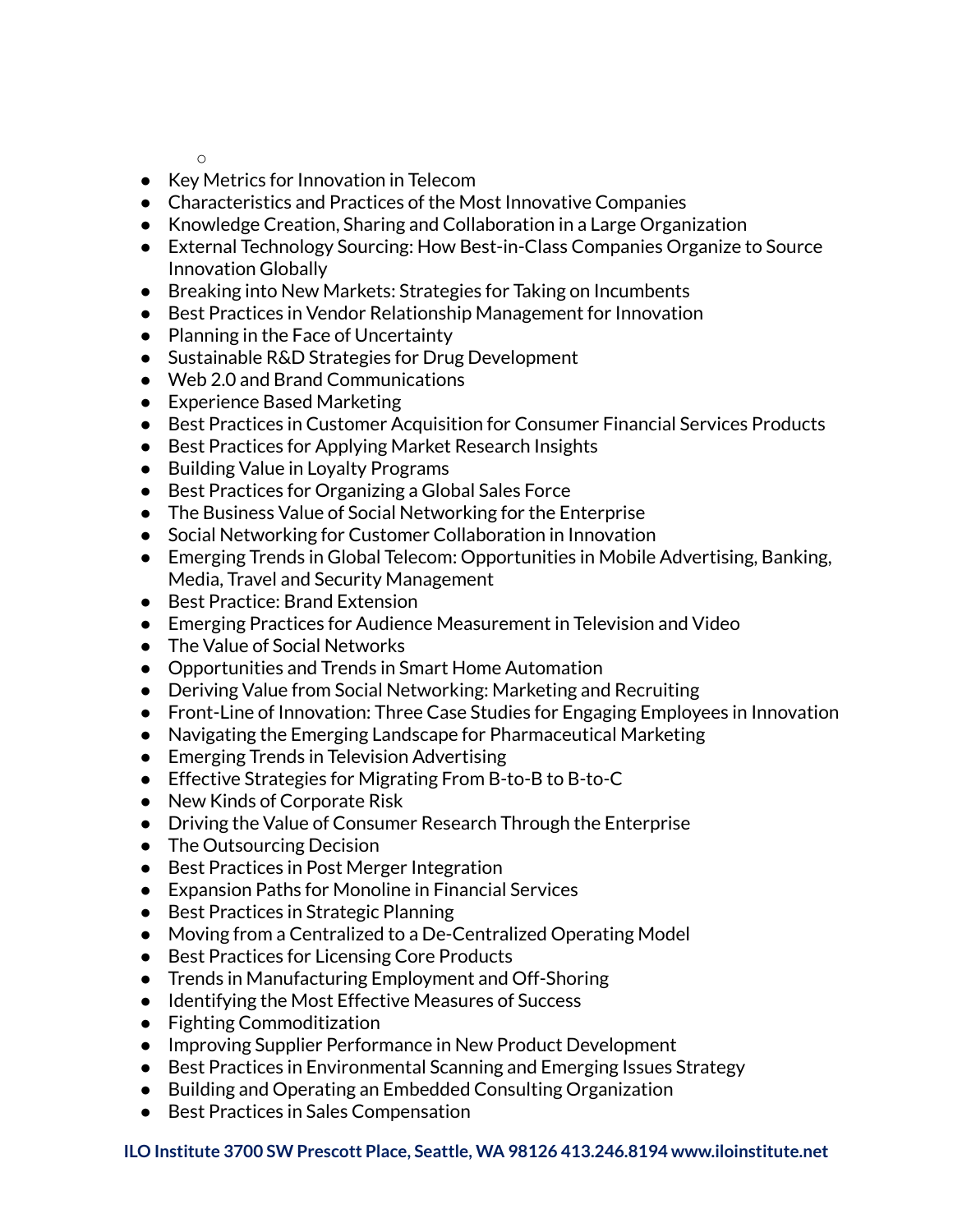- Improving Customer Service in B-to-B Relationships
- Co-Creation Partnerships in Consumer Products
- Creating and Managing New Business Platforms
- From Products to Solutions: Making the Change
- Best Practice in Adjacency Growth for Narrow-Brand Products
- Gaining Market Share by Targeting the Middle Market
- Emerging Practices in Strategic Planning
- Leading with the Label: New Approaches to Compliance Strategy as a Competitive Strength
- Consumer Insights: Understanding Today's Consumers
- Best Practices for Employee Hoteling and Telecommuting
- The Aging of the Workforce
- Employee Healthcare Self-Management
- Fostering a Culture of Innovation
- The Challenge of an Aging U.S. Workforce: Facing Shortages in IT and Healthcare
- The Power of Pride: Employee Engagement to Drive Culture Change
- Customer Data Integration
- The Employee Experience: Best Practices for Recruiting and Retention
- Emerging Best Practices for Employee Retention in Construction
- Intellectual Property and the Rank-and-File
- Best Practices for Training in Financial Services
- Effective Cross-Functional Innovation GroupsNew Directions in Data Services
- IT Strategy in a Cost-Reduction Environment
- Carbon Dioxide Emissions Control in Power Plants
- Emerging Opportunities in Environmental Solutions
- The Power of Green: Selling Environmental Best Practices in Waste Management
- Commercially Viable Green-Power Technologies
- Growth Opportunities in Waste Management
- Best Practices for Siting New Industrial Plants
- The Value of Going Green
- Funding New Nuclear Power: Innovation in Finance and Cost Mitigation
- Green Business: Realities and Opportunities
- Greenhouse Gas Regulation of the Meat Industry
- The Potential of Telemedicine to Transform the Care of Chronic Disease
- Preparing a New Generation for Healthcare in Retirement: Challenges and Opportunities for Insurers
- R&D Investment and IT Companies in Healthcare
- Improving Documentation in a Teaching Hospital
- Preparing for Pay For Performance
- Best Practices for Overseas Expansion among Top-Tier US Hospitals
- Partnerships Between Hospitals and Technology Vendors
- Employers and Health Care Providers: What Employers Want
- Improving Patient Throughput Performance
- Opportunities in Global Assistance and Patient Advocacy